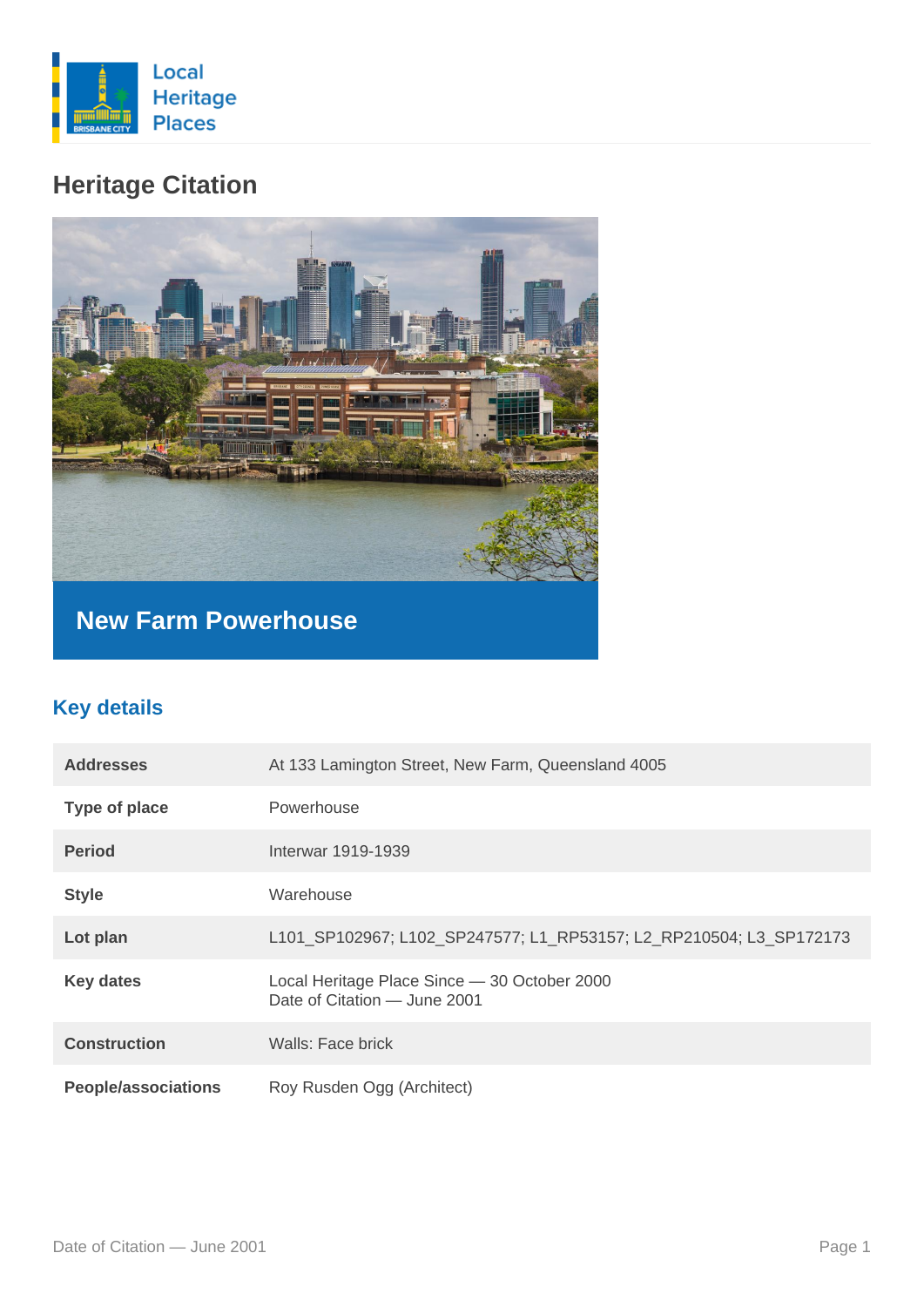The robust and powerful form of the New Farm Powerhouse is testament to the once-vast extent of the Tramways operations in Brisbane. The significance of the structure has been maintained in its conversion to a performing arts complex, retaining the strength and simplicity of its form and allowing important remnants to tell their own story of the building's history. The Powerhouse is an important landmark on the New Farm peninsula, visible from the Humbug and Bulimba Reaches of the Brisbane River. The Powerhouse is an important, largescale work of the Tramways department's architect, Roy Rusden Ogg.

## **History**

The New Farm Powerhouse was built in 1928 to provide power for Brisbane's expanding tram network and power and lighting for the suburbs of Toowong, Ithaca and Yeerongpilly. The Powerhouse was designed by Roy Rusden Ogg, the architect for the Brisbane City Council's Tramways Department. He was also responsible for the design of eight Tramways substations. In 1929 the first section of the stores building was constructed.

The Powerhouse was constructed in two stages in response to increasing demand for power supply. The first stage comprised the turbine room and boiler house. In 1934 the turbine room was extended and the switch house, the portion facing the River was built. The stores building was also extended in this year. An additional bay to the boiler house was added in 1936 along with a staff accommodation wing. A major and final extension to the boiler house was completed in 1940.

During the post-War years the Powerhouse operated at peak capacity. In 1963, operations of the Powerhouse were passed over to the Southern Electric Authority, later to become the South East Queensland Electricity Board (SEQEB). The powerhouse was decommissioned in 1971 when it was superseded by the Swanbank Power Station. SEQEB continued to occupy the site as a works depot. Generating plant and ancillary structures were removed in the late 1970s. Fears about the security and stability of the boiler house section led to its partial demolition in 1984. In 1989 most of the Powerhouse site was transferred to the Brisbane City Council.

In the years after it was made redundant the structure was subject to neglect and vandalism. In the years prior to its conversion it was occasionally the venue for dramatic theatre and rave events.

In 1991 the Urban Renewal Task Force recommended a review of the structural and financial feasibility of retaining the New Farm powerhouse for public or residential purposes. Subsequently the Brisbane City Council initiated the proposed development of the powerhouse into a cultural and performing arts venue. The Powerhouse arts complex brief was developed through extensive public consultation and with direction form the Urban Renewal Task Force. A collaborative team of Architects with specific experience – City Design (theatres), Cox Rayner (urban design) and Allom Lovell (conservation) developed the design. Construction commenced early in 1999 and the complex was completed in 2000.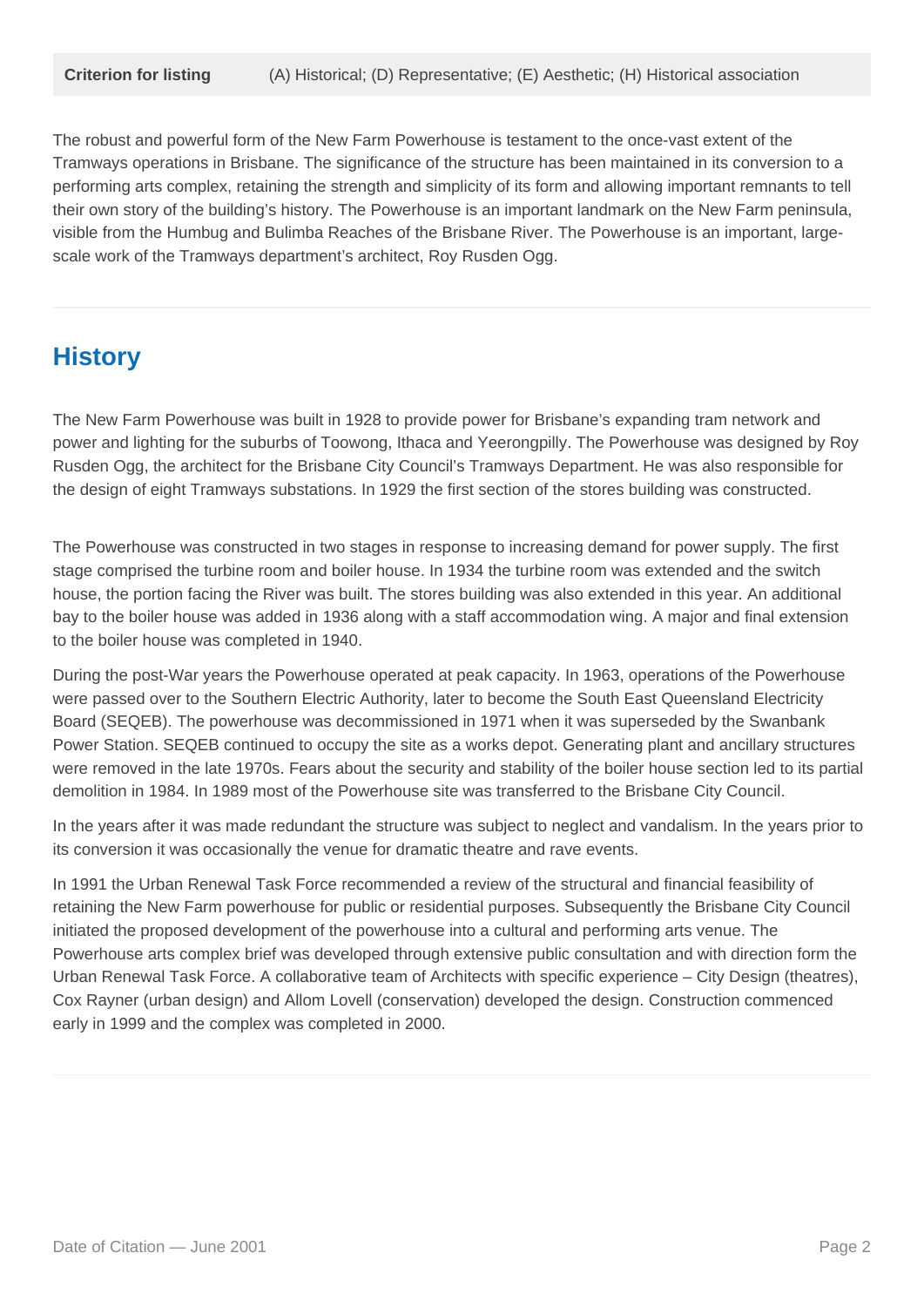# **Description**

The New Farm Powerhouse complex is an imposing brick structure on the Brisbane River beside New Farm Park. Its conversion to a centre for the performing arts in 1999/2000 has not diminished its rugged presence and the building retains many links with its former function.

#### **The Main Building**

The original building comprised three main sections – the boiler house, turbine room and switch house. The switch house section faces the River and adjoins the turbine room. The latter adjoins the remnants of the boiler house, the dominant volume of the original complex. The boiler house was demolished in 1984, but its remnant walls have ensured that "the powerhouse is still readily identifiable as consisting of three distinct components" (Allom Lovell 1998, p. 10).

The main building's external walls "are carefully composed architecturally to form a tripartite division" (Allom Lovell 1998), p. 10). The plain rendered basement walls contrast with the more elaborate treatment of the brickwork above.

The main volume of the building is "strongly articulated to provide a rhythm of vertically proportioned openings and piers" (p.10). The use of restrained decoration, the strongly horizontal parapet and the articulation of the building's volumes tend to break down the scale of the structure. By contrast the sheer, raw face of the remnant wall on the north west side of the building provides evidence of the vast scale of the boiler house.

The 1999 conversion acknowledges and expresses the various phases of the building's existence. From its days as the powerhouse for the entire tram network through to its recent years of dereliction, evidence of each era has been selected and retained. The additions to the complex are generally light, framed structures. The entry structure in particular, punctuating the massive boiler room wall, provides a telling contrast between the old and the new.

The site of the demolished boiler room is now a large entry plaza, its boundaries suggested by the low remnants of brick walls. New pedestrian paths link this space with New Farm Park and the new Powerhouse Park on the north east side of the building. A new galvanised steel-framed canopy delineates another path from the plaza to Lamington Street. The one remaining full-height boiler room wall is now the dramatic entry elevation of the complex. The brickwork retains its scars and stains and the insertion of a slender glazed entrance foyer heightens the mass and scale of the wall. A series of morse code emitting lanterns occupies existing openings and penetrations.

The entry leads into the former turbine room, which accommodates most of the performing arts facilities in the complex – a rehearsal room and 200 seat thrust theatre at river plaza/basement level, a 400 seat flexible theatre at entry plaza/ground level and a general performance area in the huge foyer void at the southwest end of the building. The switch room provides a bar and gathering spaces at ground level, with spectacular river views through the large existing windows. A new restaurant will operate in the basement or river plaza level of the switch room, while the Powerhouse administration occupies the top level.

A new concrete and glass extension on the north east of the building houses dressing rooms and the production offices of resident arts companies. Throughout the building, commissioned artworks such as Julie Rap's Power Walker and Sheridan Kennedy's Optogemel are interspersed with remnants of old powerhouse machinery and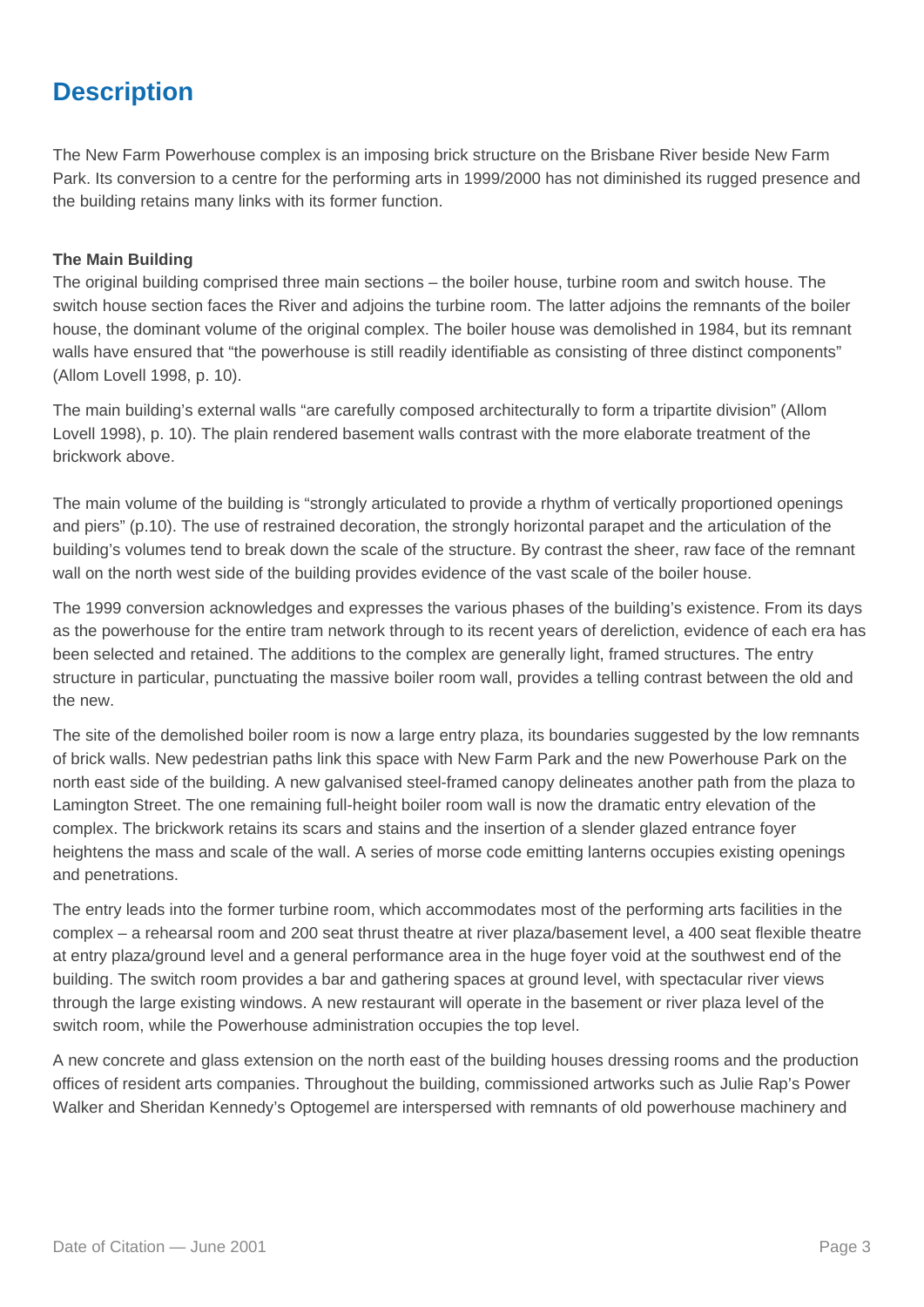the restless patterns of existing graffiti.

The new built work is robust and functional in keeping with the original.

#### **The Stores building**

The Store building is a simple, elegant structure. Like the main building, the walls are of load-bearing brick, articulated into a pier and panel system but entirely rendered. The Stores building accommodates rehearsal space, offices, amenities and a 12m high studio for 'physical theatre'. It is linked to the entry courtyard via a new access bridge, lift tower and open stair. The main alteration to the stores building fabric is the removal of the existing roof. The new metal-clad roof has been raised above parapet level to accommodate the physical theatre studio.

The Powerhouse has undergone major renovations in the course of its conversion to a performing arts centre. Restoration and stabilisation of the existing building fabric was accorded high priority in the works. It could be assumed that the building is in good condition. Inspection of the building fabric of such a large complex is beyond the scope of this report.

# **Statement of significance**

### **Relevant assessment criteria**

This is a place of local heritage significance and meets one or more of the local heritage criteria under the Heritage planning scheme policy of the *Brisbane City Plan 2014*. It is significant because:

### **Historical**

CRITERION A

The place is important in demonstrating the evolution or pattern of the city's or local area's history

as evidence of the scale of the former Tramways network.

### **Representative**

CRITERION D

The place is important in demonstrating the principal characteristics of a particular class or classes of cultural places

as a powerhouse structure that retains the robust form of the original buildings and allows remnant structures and equipment to evoke its past functions.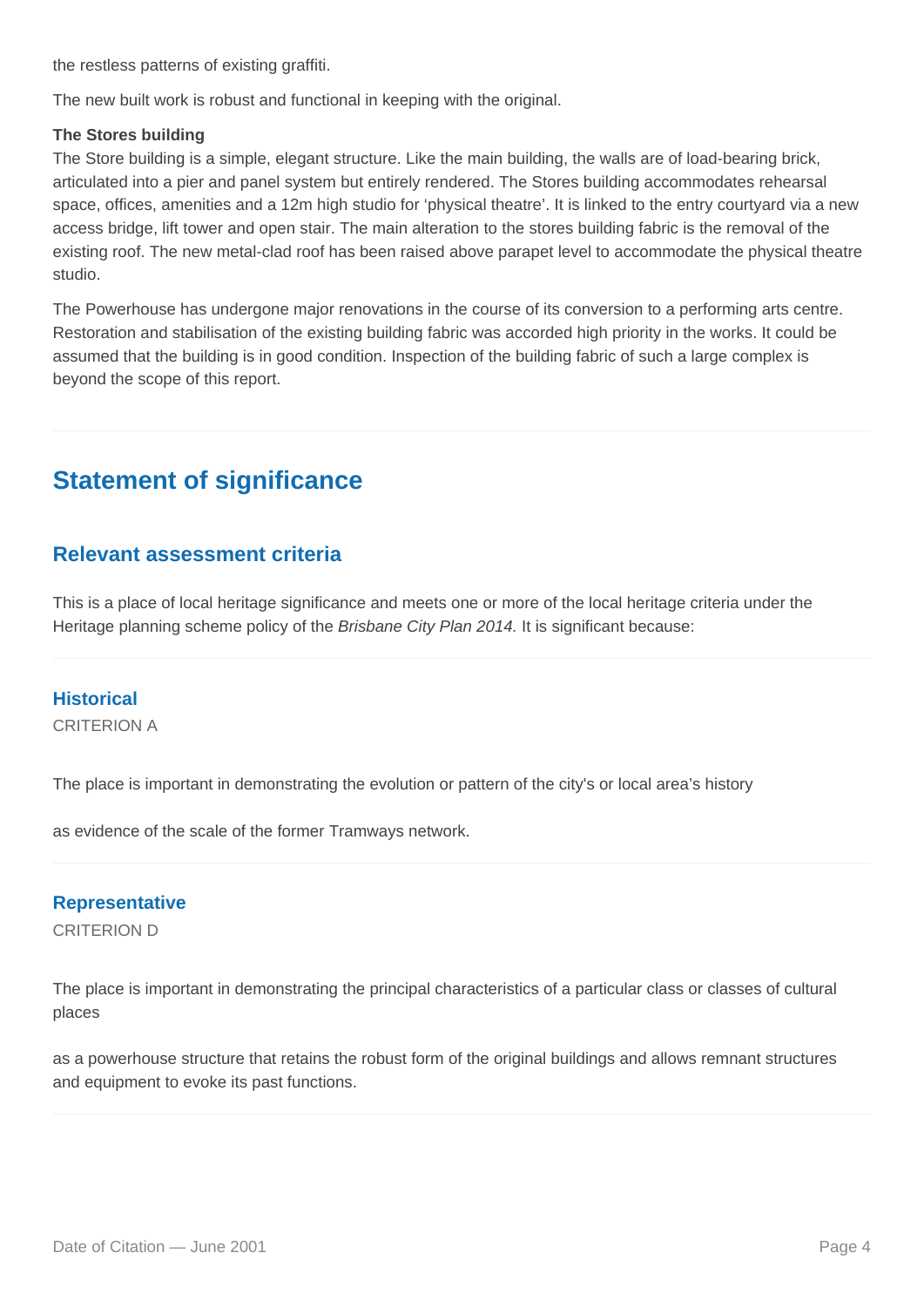### **Aesthetic**

CRITERION E

The place is important because of its aesthetic significance

as an important element in the historic urban landscape of the New Farm peninsula.

### **Historical association**

CRITERION H

The place has a special association with the life or work of a particular person, group or organization of importance in the city's or local area's history

for the evidence it provides, along with the Tramway substation network, of the architectural work of R.R. Ogg.

# **References**

1. Brisbane City Council - City Assets Branch Conservation Management Study Stage 1 Report. November 2002

### **Copyright Brisbane City Council**

**Note:** This citation has been prepared on the basis of evidence available at the time including an external examination of the building. The statement of significance is a summary of the most culturally important aspects of the property based on the available evidence, and may be re-assessed if further information becomes available. The purpose of this citation is to provide an informed evaluation for heritage registration and